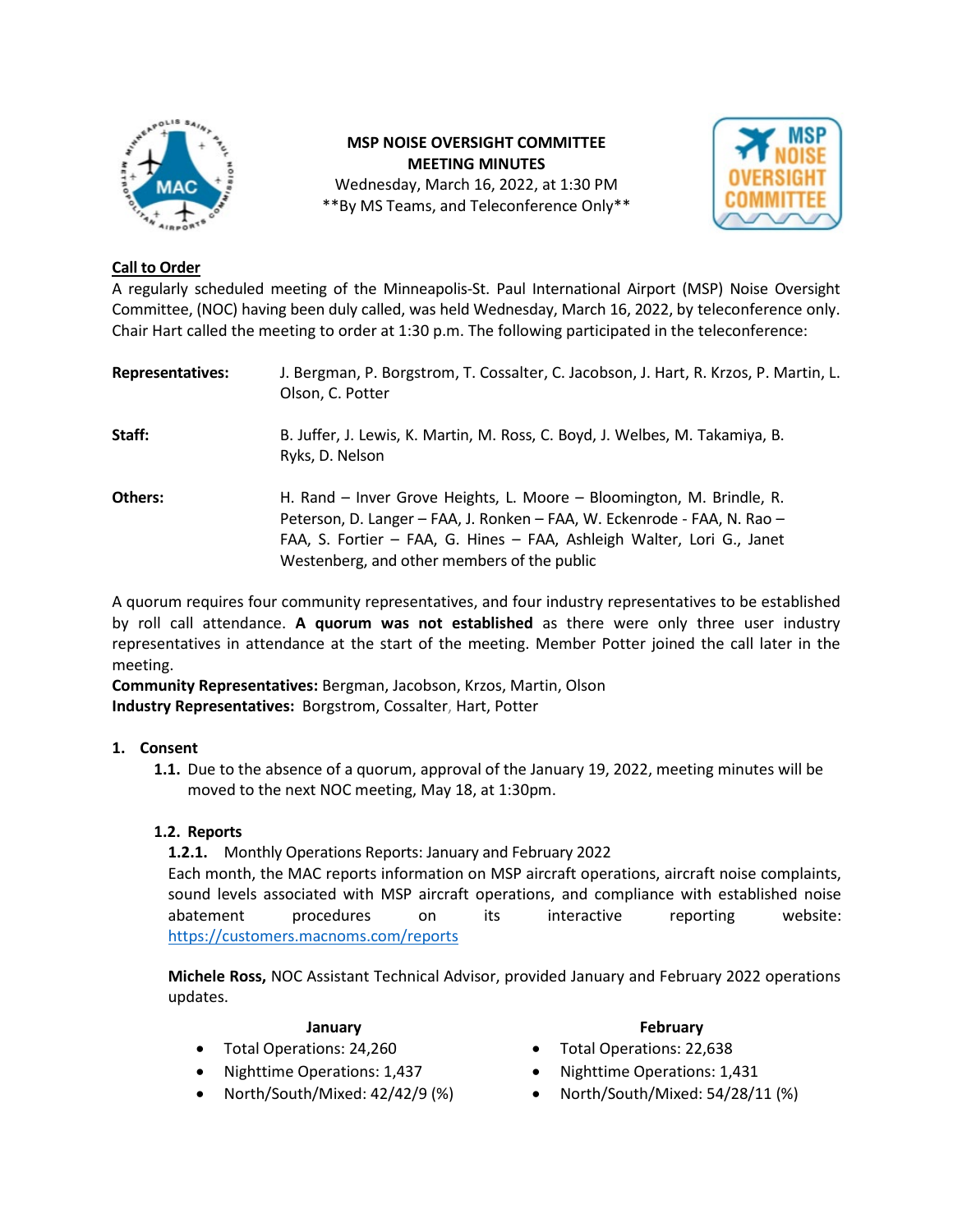- RUS (Priority 1/2/3/4):38/15/0/47 (%) RUS (Priority 1/2/3/4):43/10/0/47 (%)
- RJ/Narrow/Wide: 36/61/3 (%) RJ/Narrow/Wide: 35/62/3 (%)
- 
- 
- Top 10 Households: 66% Top 10 Households: 67%
- 
- 
- R17 procedure: 99.3% R17 procedure: 99.2%
- EMH Corridor procedure: 90.8 % EMH Corridor procedure: 90.2%
- 
- Crossing procedure night: 45.9% Crossing procedure night: 42.5%
- 
- \* Aircraft sound events above 65dB.
- 
- 
- Complaints: 7209 Complaints: 7,341
- Complaint locations: 137 Complaint locations: 130
	-
- Hours of events\*: 241 Hours of events\*: 232
- Number of events\*: 52,968 Number of events\*: 49,592
	-
	-
- Crossing procedure day: 25.6% Crossing procedure day: 25.2%
	-
	- RUS: 55.2% RUS: 71.7%

**Chair Hart** asked the Committee if they had any questions following the operations updates for MSP for the months of January and February.

### **2. Public Comment Period**

Janet Westenberg, 5893 Portland Avenue offered comments regarding aircraft takeoff noise and asked what the hourly limitations were for nighttime flight operations. She commented that flight noise can be heard from 5:00 AM through midnight and occasionally at 2:00 AM, noting that aircraft fly low and over her house. Some aircraft fly higher for takeoff and others have lower altitude. The higher altitudes have less noise. She recognizes that the flight path can vary. She said she always lodges complaints for noise disruptions after hours. Ms. Westenberg asked if there is a possibility to vary flight paths to provide noise relief. She commented that quieter planes would be a huge plus for the community.

**Chair Hart** noted that staff would respond to Ms. Westenberg's questions.

### **3. Business**

There were no business items on the agenda

### **4. Information**

# **4.1. 2021 Annual Noise Contour Report & Noise Mitigation Program Eligibility**

**Brad Juffer**, NOC Technical Advisor, provided an overview of the 2021 Annual Noise Contour and mitigation program eligibility. The amended Consent Decree requires the MAC to produce an annual noise contour analysis report for MSP by March 1 of each year. The 2021 report was developed in partnership with HNTB, using Aviation Environmental Design Tool, AEDT 3D, the newest version of the FAA's noise modeling software. The report was compiled and published on March  $1<sup>st</sup>$  and is the 15<sup>th</sup> iteration of the report.

**Juffer** reviewed the 2021 contour size and compared it to the 2007 Forecast Contour and the 2020 Actual Contour. The 2021 level of operations were 48 percent below what was anticipated in the 2007 forecast. Nighttime aircraft movements were 32 percent below the 2007 forecast. And Stage 3 hushkit operations that were modeled when developing the 2007 forecast are largely gone, dropping from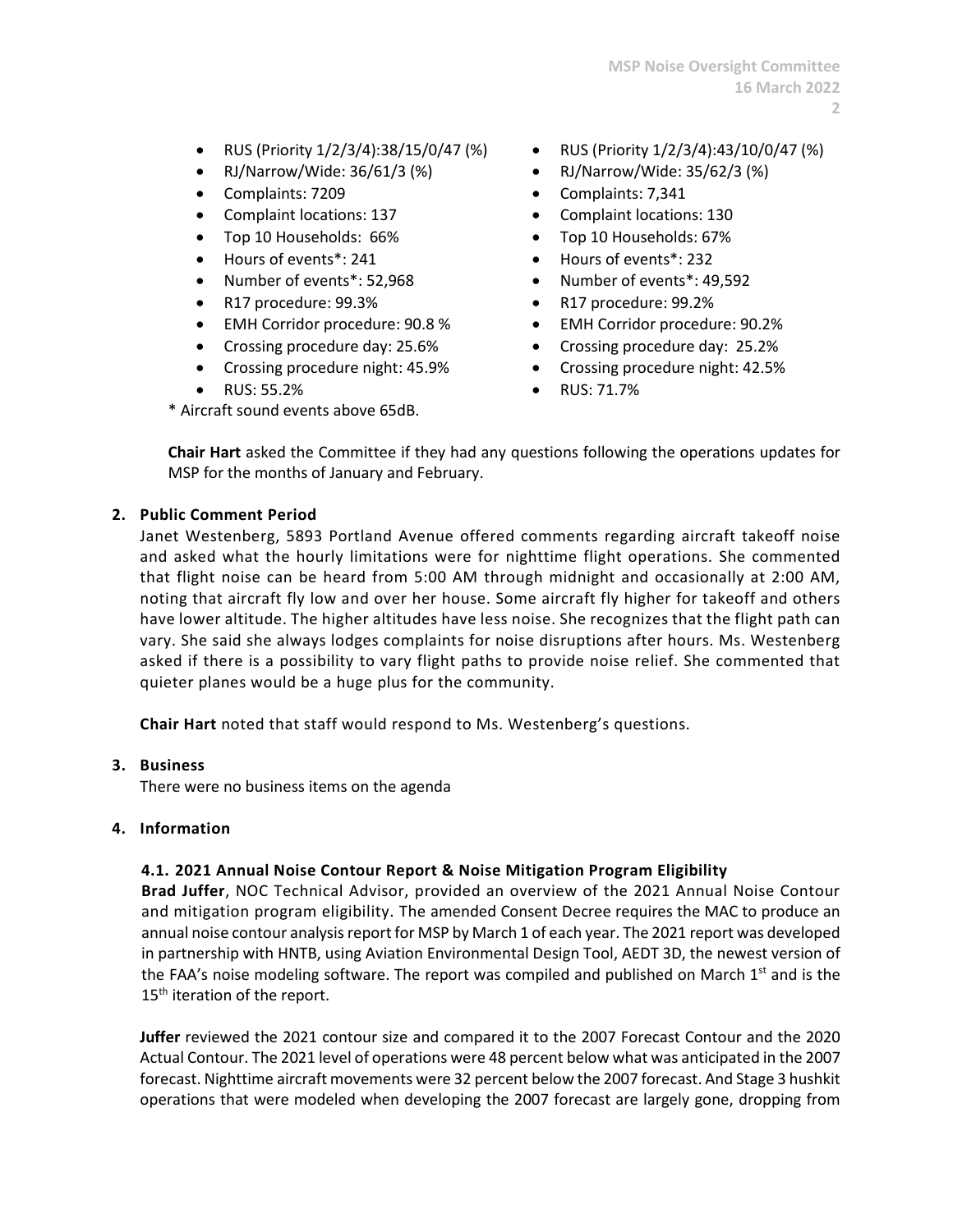275 average per day to 0.5 per day average. The 2021 contour grew from 2020 as a result of the operations recovering slowly from the lows in May of 2020. Total operations were 24 percent greater than 2020. Nighttime operations were 43 percent higher than those in 2020. Total traffic in 2021 was down 25 percent from 2019. All 10 of the runway ends in 2021 had operational values that were between 2019 and 2020.

In the end, the 2021 contour did fall directly between 2019 and 2020. The 2021 65 dB DNL contour came in at 3,350 acres an increase of 35 percent, while the 60 dB DNL contour was 8,500 acres, an increase of 30 percent. As expected, that 8,500 acres falls right between 2019 and 2020 and is in line with where the contour was in 2010 and continues to be well short of what was forecasted as part of the 2005 and 2007 contours.

**Juffer** covered residential mitigation eligibility and areas where homes had become eligible prior to 2021. The 2021 contour did not, because of size, and could not, because of language in the First Amendment, enter new homes in the First Amendment program. While not yet approved, the 2021 contour also would not have provided any first-year eligibility to homeowners under the  $3<sup>rd</sup>$ Amendment to the Consent Decree as drafted.

In the City of Minneapolis, some homes received the full 5 dB whole home package, other homes received the partial package less any previous reimbursement, and other the homes received the partial package. In Eagan, a single block with 16 homes were eligible for the partial package less previous reimbursement.

Staff also considered how each program has been referenced. Knowing that it is important to have clarity and simplicity when talking to homeowners, the Contour Report was updated this year to reflect new titles to align our vocabulary and bring congruence across the organization. This is especially true because eligibility does not carry over from one program to another. So, the programs will no longer include reference to Consent Decree and instead will use new titles that reference program years. As of January 2022 the investment into all of the different programs is over \$511 million dollars.

- Full Report: [https://metroairports.org/MSP\\_2021\\_Noise\\_Contour](https://metroairports.org/MSP_2021_Noise_Contour)
- Address Eligibility List (2017-2021): <https://metroairports.org/do-i-qualify>
- Mitigation Map: <https://customers.macnoms.com/mitigation/>

### **4.2. Update on MSP Long Term Plan & Associated Stakeholder Engagement**

Dana Nelson, Director, Stakeholder Engagement provided an overview of the MSP Long Term Planning process. The MSP Long Term Plan process began in 2019 with an inventory of MSP as well as Aviation Forecasts which were completed prior to the COVID pause. Aviation forecasts were updated with actual 2020 numbers and a post-pandemic recovery period. Consultants have been reengaged for remaining tasks. The LTP process should be completed and submitted for the MAC Council process review by the end of 2022.

Planning areas include the following:

• Baseline of existing facilities – inventory and document existing facilities and aviation activities to establish baseline conditions.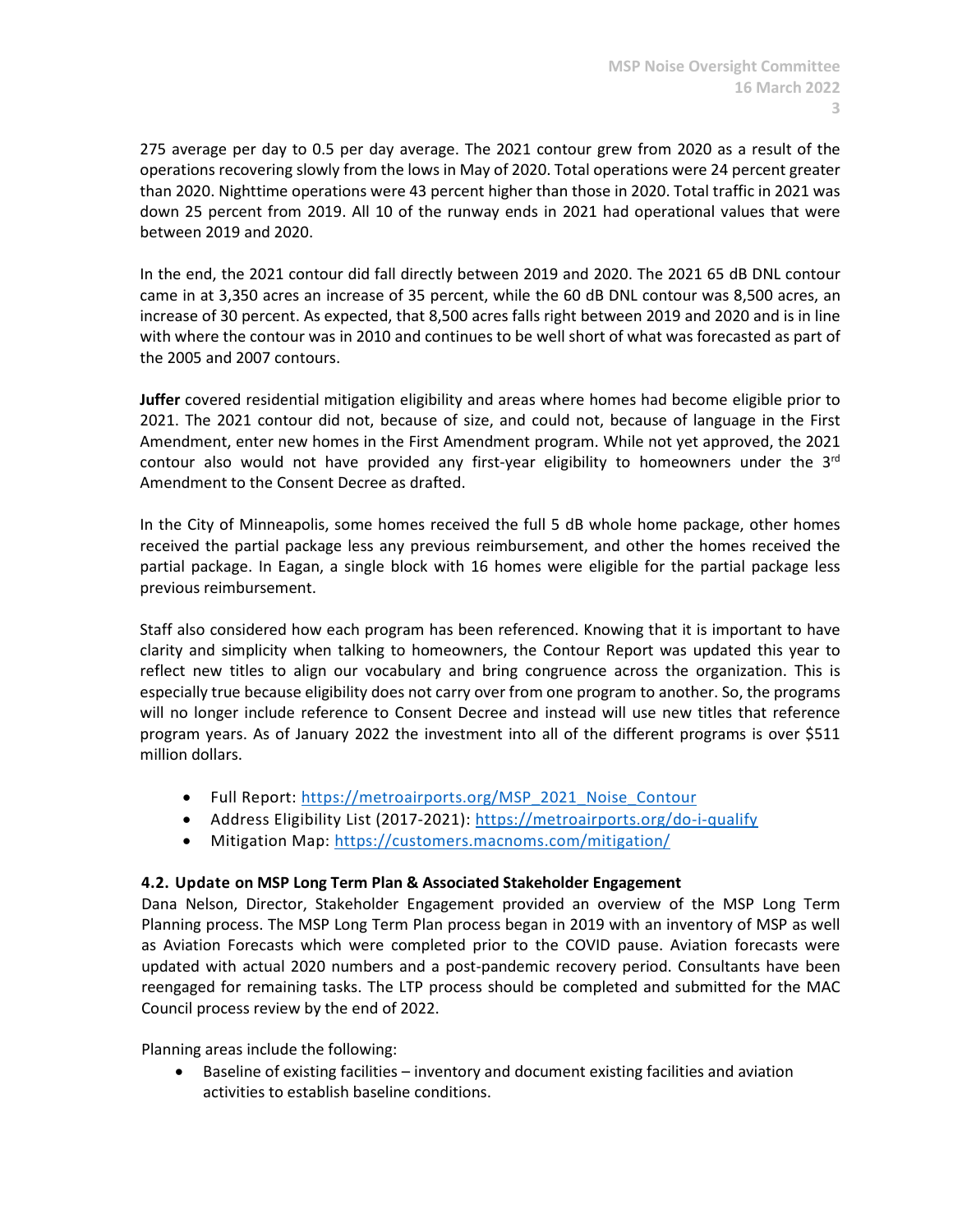- Forecasts forecast MSP aviation activity levels (passengers, cargo, and aircraft operations) for the milestone years between 2020 and 2040.
- Facility Requirements Gap Analysis determine any facility deficiency gaps between the baseline condition and desired future conditions based on forecasted activity levels.
- Development Concepts develop and evaluate alternative means to remedy facility deficiencies identified through the process.
- Proposed development determine a proposed development program, funding plan, and implementation strategy to present to the community and the MAC board.
- Environmental considerations prepare an overview of factors that should be considered when determining the appropriate level of environmental review needed to implement the plan.

**Nelson** went over the activities completed to date, the COVID pause and the reinitiation of the activity forecast. There were five public engagements around this planning though one event (April 2020) was canceled due to the pandemic. There have been four stakeholder advisory panel meetings to date with two more scheduled.

Stakeholder Engagement Program is a high engagement approach utilizing the following:

- Stakeholder Advisory Panel several NOC members serve on this panel.
- Project Milestone Events
- Project Website<https://mspairport.com/long-term-plan>
- Project E-Newsletters
- Updates at the NOC an MAC's PD&E Committee
- Additional Public Presentations are available upon request

MSP Long Term Plan Virtual Engagement will be a series of short pre-recorded, high level, video presentations posted on the project website. This will allow the audience, members of the public, scheduling flexibility where they can watch the videos at their convenience. We are trying to draw a consistent line from our 2019 Experience MSP (MOA), using the same wordmark and color scheme.

Video topics include:

- 1. Introduction and Welcome | MAC
- 2. MSP Airport Long-Term Plan Update | MAC
- 3. Existing Conditions Landside | Kimley Horn
- 4. Airfield Capacity Study | HNTB
- 5. Updated Activity Forecasts | Ricondo

This work will culminate in a live, Teams, virtual public meeting with the opportunity to talk about the video content, and LTP. Subject matter experts will be available to answer questions.

Experience MSP Promotion will use a variety of channels to direct people to the project website to watch the videos and encourage viewers to submit questions in advance of the public meeting.

- Post cards sent to residential addresses around MSP
- Electronic newsletters (MAC, MSP, LTP)
- Local community channels (Ms. Nelson will reach out to NOC Community Members to share an electronic flyer to see which distribution channels would be beneficial for the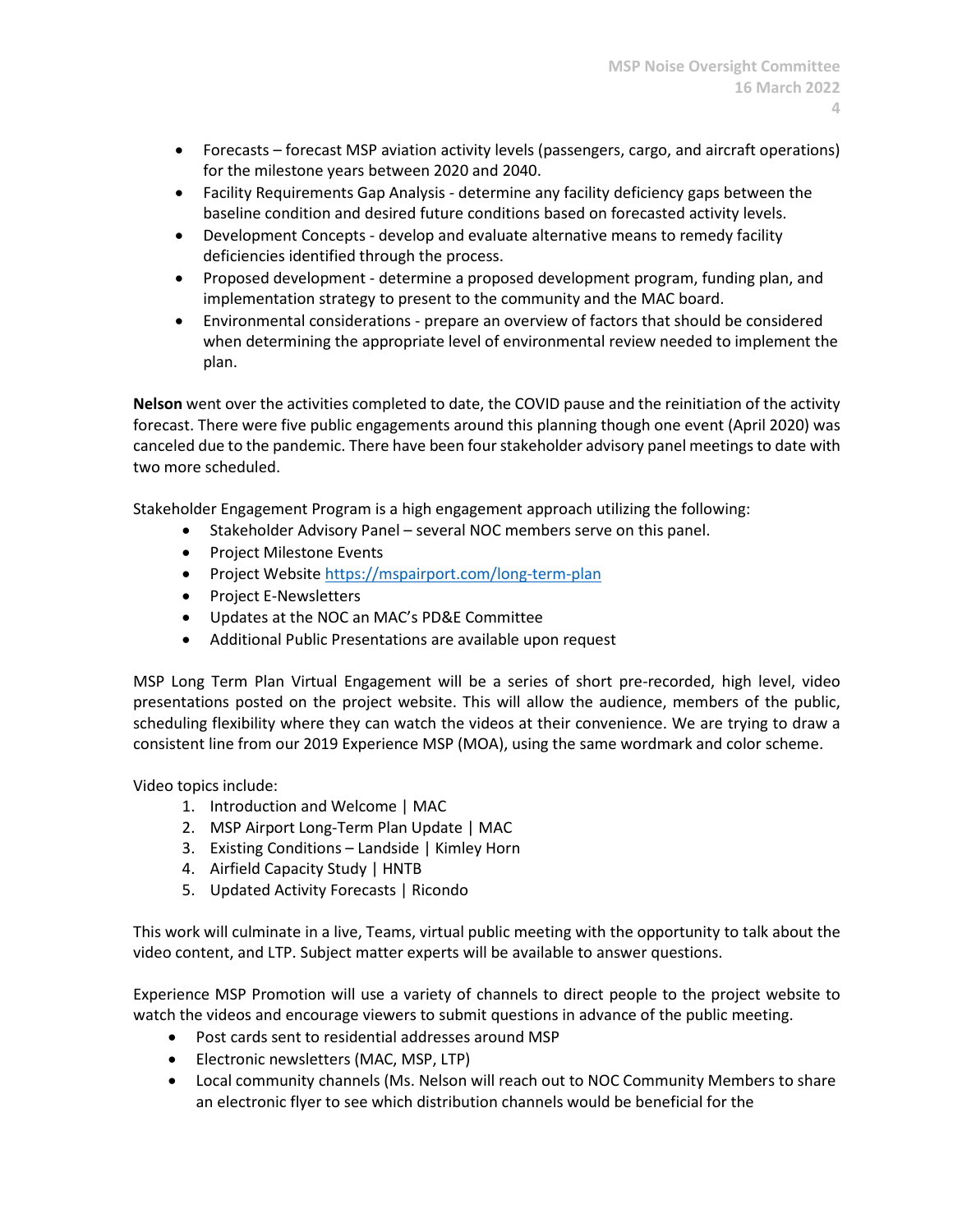community. Also reaching out to local community centers and libraries to inform the public about access to the videos and virtual meeting.

- Share with stakeholder advisory panel
- Project website
- Metroairport.org event
- Print ads
- Social media

A virtual Public Meeting will be held on April 12, 4:30pm – 6:00pm with an open house format. There is not a prepared presentation as this information will be covered by the video series. Presenters and MAC engagement staff will be present to answer questions. Participation guidelines will be similar to our NOC meetings, and we ask that questions are submitted in advance and via the chat meeting function.

**Chair Hart** asked about how to find the meeting details? **Nelson** said that she will extend an invitation to NOC members and all electronic newsletters will have a link to the meeting and other pertinent information.

## **4.3. Review of Winter Listening Session**

**Michele Ross**, Assistant Technical Advisor to the NOC, provided an overview of the MSP Winter Listening Session, held on January 26, 2022. The event was included on the metroairports.org website and a news article and email was distributed. NOC community representatives were encouraged to share the event with their communities.

The event was attended by one resident from Minneapolis, one resident from Saint Paul and one professor of aviation from Trinidad. Also in attendance were Sean Fortier, Josh Ronken, Kurt Mara, and Dominika Drozdal with the FAA, NOC representatives Jeff Hart, Emily Koski (and staff Melissa Hill), Loren Olsen, John Bergmann, John Klinger, Kevin Gallatin, and Ryan Krzos, MAC Commissioner Yodit Bizen, and five MAC staff.

In addition to promoting the event to encourage participation, the content of the MAC presentation was assessed and updated to provide information not previously presented at a NOC meeting. The staff presentation included an overview of some of the community questions and concerns that MAC received in 2021 by general topic areas as well as a review of emails received by the NOC. Post presentation discussion topics included:

- Mitigation information about a previously mitigated home.
- Mitigation program and airport operation information.
- Ground noise disturbance in Saint Paul.

### **5. Announcements**

**Spring Listening Session** Wednesday, April 27, 2022 @ 6:00 pm

**May NOC Meeting** Wednesday, May 18, 2022 @ 1:30 pm